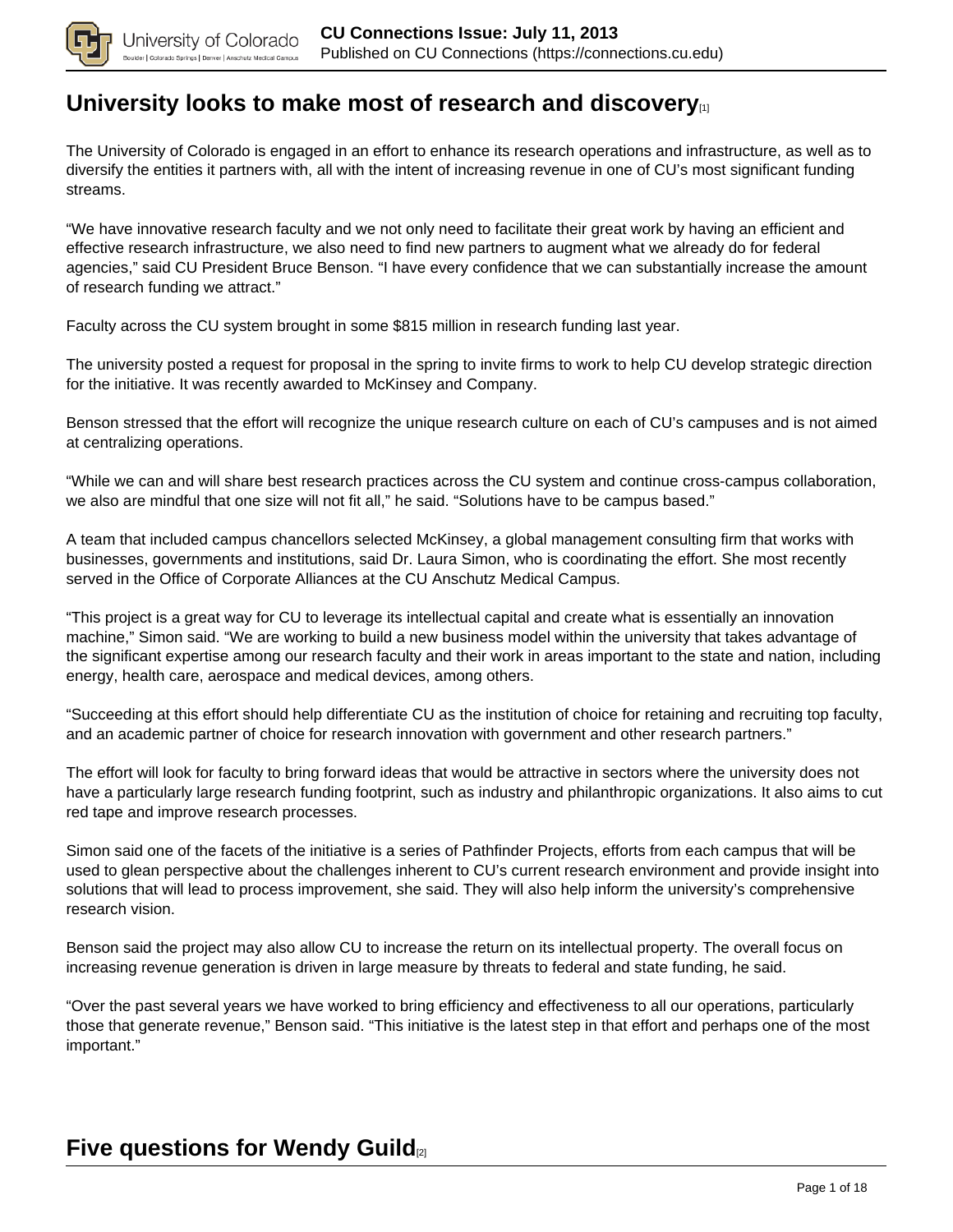

#### [3]

The sports and entertainment industry generated about \$1.75 trillion globally in 2012, and as revenues continue to increase, the business model becomes more complex. Marketing, management and finance, in particular, demand more technical knowledge, skills and industry expertise from prospective employees than before. It's one of the reasons Wendy Guild launched the Sports and Entertainment Management program in 2007 at the University of Colorado Denver.

Guild graduated from MIT's Sloan School of Management with a Ph.D. in organization studies in 1999. She began her academic career at Emerson College, where she directed a graduate program, and it was here that she realized she enjoyed teaching as well as administrative duties. While at a conference in Steamboat Springs in 2002, she fell in love with a man who lived in Boulder and headed west. The two were later married and she began working at CU Denver's Business School.

It was another man in her life -- her father -- who influenced her career choice. "I grew up listening to his stories of his challenges managing people. I thought people were endlessly fascinating," she says. "Realizing that adults spend most of their waking hours at their jobs, and also recognizing that I might be able to make a living studying or consulting to people at work, I knew at an early age that I wanted to study life in business organizations."

For her dissertation, she focused on a ski resort and detailed how individuals' identities were instrumental in motivating employees to do their work. Other research has centered on the role of the producer as the "organizational glue" in the Australian film industry. Recently, she presented a paper at a conference on how sponsorships are sold inside sponsoring organizations with a focus on the argument and process behind spending large sums to sponsor events like the Olympics or putting an organizational name on a large venue.

### **1. How did the program get started and in what ways do students learn about sports and entertainment management through the program?**

Six years ago I launched the Sports and Entertainment Management Graduate Specialization, and one and a half years ago we started offering the Sports Management Undergraduate Specialization. This followed a number of conversations with Dean Sueann Ambron about the exciting local industries that might require well-trained talent – industries that students might be excited to study. Dean Ambron helped open the doors to a number of local executives who were tremendously helpful and became part of my advisory council, steering the design of the program, and – to this day – playing a critical role in what we do and serving as speakers in our courses.

Many of our students love sports and/or entertainment. If you teach the business side of something they have a passion for, students are going to do the reading, they're going to be thinking about the subject, and thinking about the news of the industry differently. That's when you get their brains engaged. It has an impact because they'll go on to talk about what they have learned and remember what they have learned. Our class discussions are awesome. It's not like pulling teeth; it's herding cats. They do all the reading and come prepared. Even if they don't end up working in the industry, they learn important business principles in our courses. Jobs in the industry aren't always easy to find but 100 percent of our students who want internships have been able to find one in organizations such as Kroenke Sports and Entertainment, the Broncos, the U.S. Olympic Committee, AEG Live-Rocky Mountain and AEG HQ, and the Jimmy Fallon show.

The program's most innovative offering is our London Calling study abroad course each year during the Maymester term. I just returned from leading our fifth cohort of students to London for two weeks of site visits and lectures from industry leaders from organizations such as Chelsea Football Club, Wimbledon, Twickenham/Rugby Football Union, BT's sponsorship of the Olympics, Lord's Cricket Ground, the O2 Arena, the BBC, and the UK Department for Culture, Media and Sport. It is a bit like the Amazing Race as we dash around London to these iconic sites, often visiting two organizations a day. It is a fantastic learning experience for the students and I just love providing this opportunity for them. It's easier to assess the business side of an organization when they're not fans and aren't caught up in what the coach is doing or a recent trade.

### **2. We've been reminded locally that "sports is a business" with the recent firing of Denver Nuggets coach**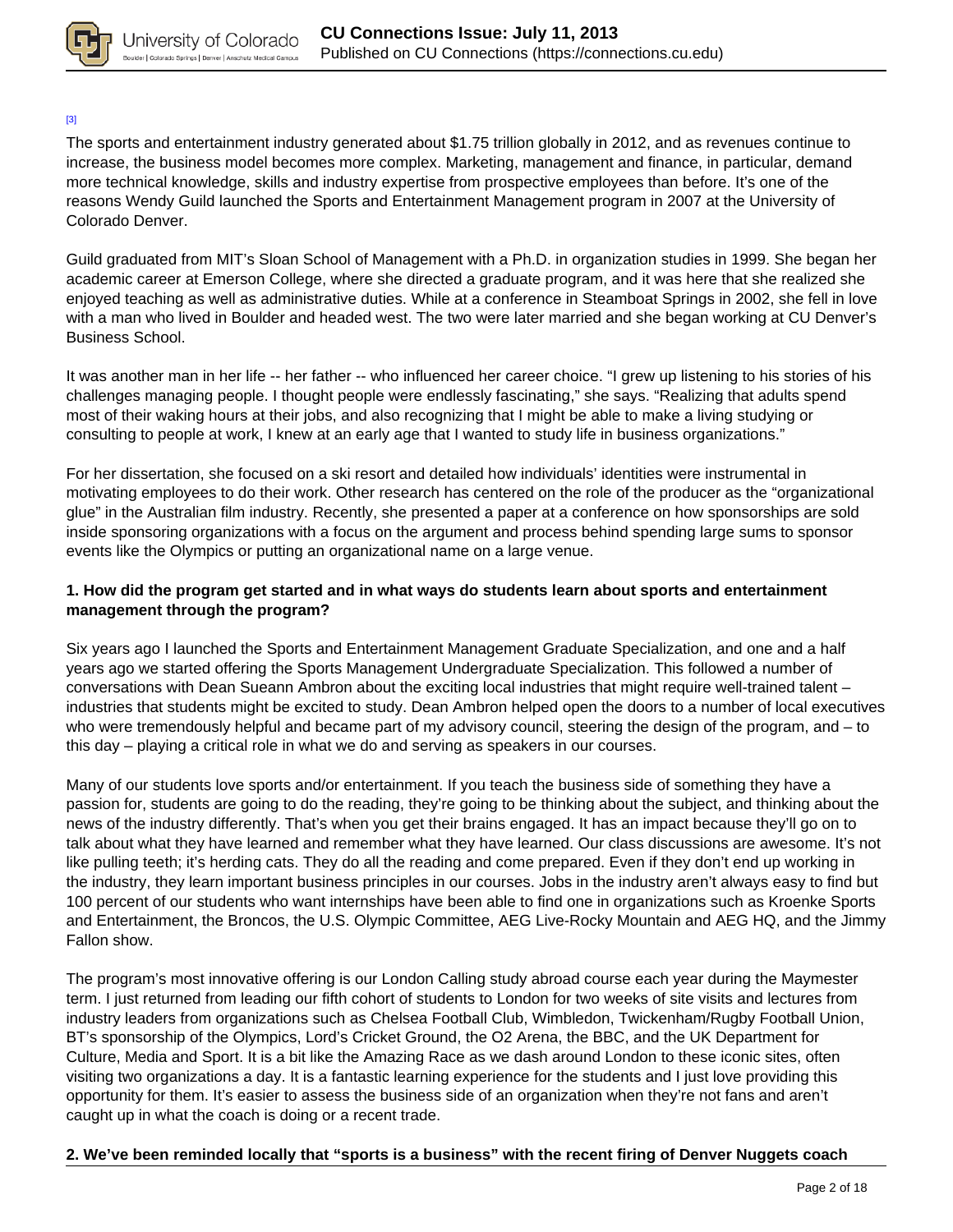

**George Karl, the search for a more "business-minded" athletic director at CU-Boulder as well as changes at other universities and sports organizations. Sometimes the reason cited is that the team hasn't won a championship. Is there too much emphasis on the ever-elusive trophy? Is the push for more profit ruining the "game" or the experience for fans?**

Winning is terribly important for sports organizations; nowhere is it as obvious that success begets success. Depending on the sport, there is usually some kind of direct pay-out for a championship win (either because of a cash prize and/or media rights revenue sharing and ticket sales, merchandise sales, etc., from the championship event). Of course, the fans, the sponsors, the players, the team employees, etc. – everyone on the winning side is thrilled and gains emotionally, and often financially:

Sponsors affiliated with a property that is a winner are willing to pay more in the next round of contracts and new sponsors want to sign up. Fans want to support winners. Winning sells more premium seats and corporate purchases are higher, too. Business people want to entertain their clients with good experiences and a winning team provides a better experience than one that loses. The same is true of donors to universities – they want to support winners. And winning attracts new fans and donors. Players want to play for winning teams, and a team might even be able to pay them a bit less for this opportunity. Employees want to work for winning teams and want to work in organizations where people are happy. Employee retention is much higher in teams that win.

So when teams are winning, everyone is happier and revenues are higher. This means a team can pay for more talented players, coaches, etc., which then can lead to more success. Start losing a lot and the opposite trends are all visited on the losing team.

Is the push for profit ruining games? I think a way to take on this question is to look at what leagues are doing to ensure competitive parity and ensure that the distribution of the winnings is fair. Should large-market NFL teams – with a very large fan base -- get a much larger share of the NFL media rights deal? Now they don't. Why? Because the NFL wants to ensure that, within reason, competitive parity is maintained. On the other hand, MLB teams get to manage all of their own local media rights. You see a large-market team like the Yankees effectively owning the organization (regional sports networks, in this case, YES Network) that holds these rights and serves a huge market and they benefit financially. It is well-known that the Yankees do their best to stock their team with the best talent money can buy and they have the money to buy high-priced talent.

This leads to a second question: Do you have to pay top dollar for talent to win? Generally, the answer is "yes," but it is more complicated than one might think. It is more important in professional team sports to field a team that has talented players in all of the key positions who can work together well and can execute well-designed strategies that come from good coaching. But having a star player certainly helps by bringing attention, talent and leadership to a team. Attention allows the organization to bring in more revenues, which allows the team to pay for other key players. The benefit of top-level talent is obvious, but great talent has an impact on everyone else by raising the standard for all other players. And hopefully, your star is a team leader who helps bring out the best in everyone. The best strategy for a team is something along the lines of a star plus a "Moneyball"/farm team approach. Buying cheaper players with specific, overlooked talents for below-market cost, combined with growing your own talent in a farm team can get you a long way in sports.

That said, celebrity is huge, and the leadership that goes with it can sometimes catapult a team to the next level. The Broncos are a great example of this with the signing of Peyton Manning. He has brought the attention, talent and leadership that has translated to wins and higher revenues. Joe Ellis, the president of the Broncos spoke in my class last spring. He recounted what happened once the news broke of the signing of Peyton Manning: The Broncos received significantly increased interest in their premium seat sales – both club seats and suites – in addition to an uptick in sponsorship interest and greater merchandise sales.

So winning, stars, broad-based talent, teamwork, great strategy, etc., all matter, but as the saying goes, it is anyone's game on any given Sunday. Luck is, of course, an element.

### **3. But there's only one champion per sport per year so is it correct to say that organizations don't necessarily have to win the big prize to make money?**

The interesting thing about sports is that very few teams make money. The Congressional-ordered Mitchell report in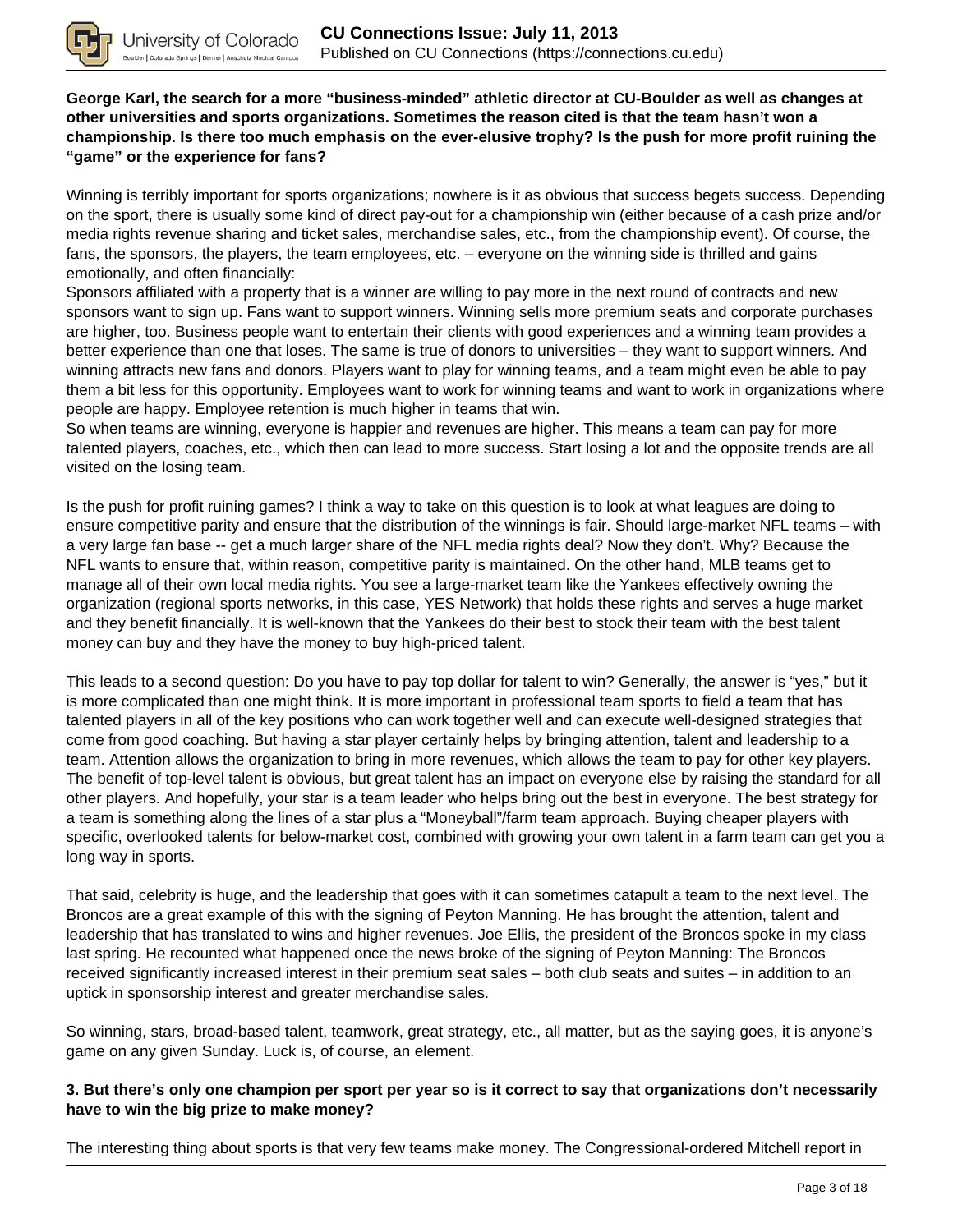

the '90s gave us an unprecedented peek into MLB team finances, and it is clear that many teams struggle to break even. Their expenses are so high – player payroll and facilities being the primary expenses -- that many teams either barely break even or lose money. But before we rally crowdsourcing funding for our favorite team, it is important to keep in mind that the value of the franchises have increased exponentially over the years. This means teams have a cash-flow problem. They can only really tap into the increased value of the team when they sell it, so they have to find ways to increase revenues to keep up with grossly inflating expenses.

Sports teams have to deal with the fact that there's an arms race for pay for players – much like there is for CEO compensation. Teams want the best talent and the competition for this talent is driving the price through the stratosphere. At the same time, teams (in some leagues) are working with a salary cap so they are on a teeter-totter: They're chasing talent; they want to pay talent more but have to balance a salary cap. Or they are the Yankees and don't care about any of that and throw money at players. League rules matter as to whether or not the system supports both competitive parity and potential for profitability. If there's a salary cap, this can help curb the inflation in payroll costs, and this can allow teams to stay financially viable in terms of cash flow. But even with supportive league rules, it is not easy to make money in sports.

In the NBA, MLB and NHL, smaller-market teams aren't able to tap into the same kind of revenue base that big-market teams have. If the owners are running the organization as a business and don't want to write personal checks to cover annual shortfalls, then maybe they opt for mid-level talent and cross their fingers. Teams that follow this strategy can make money. However, it's tricky to get enough players together who will do well enough to draw people who will buy tickets. This means sales, marketing, customer relations and in-game entertainment teams are critical for keeping people coming and tuning in. The owners that go after top-priced talent with an eye toward winning a championship are playing a risky game. Only the top-performing, larger-market teams are likely to generate the revenues to cover the cost of this strategy.

### **4. How has the business of sports changed over the years?**

The money is bigger and technology is changing and organizations need to know how to capitalize on that.

People used to just go to a game, but now the home experience is eclipsing the game experience. You have a massive television screen, your own food and you can sit in a Snuggie without anyone swearing obscenities next to your child or spilling beer on you. Media contracts are healthy and growing like crazy because a sports event is one of the few things on TV people like to consume at the exact moment it is happening. Advertising rates are high for live sports because advertisers can be sure that people are in front of their televisions during the broadcast.

So while media revenues are increasing, teams have to compete with the home experience and try to create an exciting environment at the game to keep people coming. A lot of the revenues come from suites, club seats and highpriced tickets, but these folks aren't the ones generating the buzz. The in-game experience is something organizations consciously manage by selling general admissions tickets at lower prices so the arena is filled with all the die-hard fans who are drinking the beer, screaming, making the thunder in the stadiums, and creating the atmosphere.

Sports organizations constantly ask for feedback to ensure people are getting the experience they want. One of the things they want is better technology – Wi-Fi, for instance. Stadiums are trying to update their technology for ticket buyers but also for the organizations so they can manage their own social network presence during the game and otherwise.

There's also the issue of making sure you provide the right type of entertainment for your demographic. Teams are giving ticket buyers an experience rather than pure sport. As such, they introduce entertainment into the game – music, dancing, mascots, games, giveaways, etc. – to create an exciting experience for fans. Teams are betting that the entertaining aspect of the experience will keep people coming back even when the team is losing. They need people to continue to buy tickets to keep the machine going. So this brings us back to the question of whether business is degrading the true sport. There's no final answer because people will consume what they think is interesting and they will consume it in a way that works for them. For instance, if old-school fans don't like the style of the television commentators during a sporting event, they might mute the TV and listen to radio coverage. Teams have to craft an experience to provide entertainment to different types of people and allow access in different ways. In the end, it's still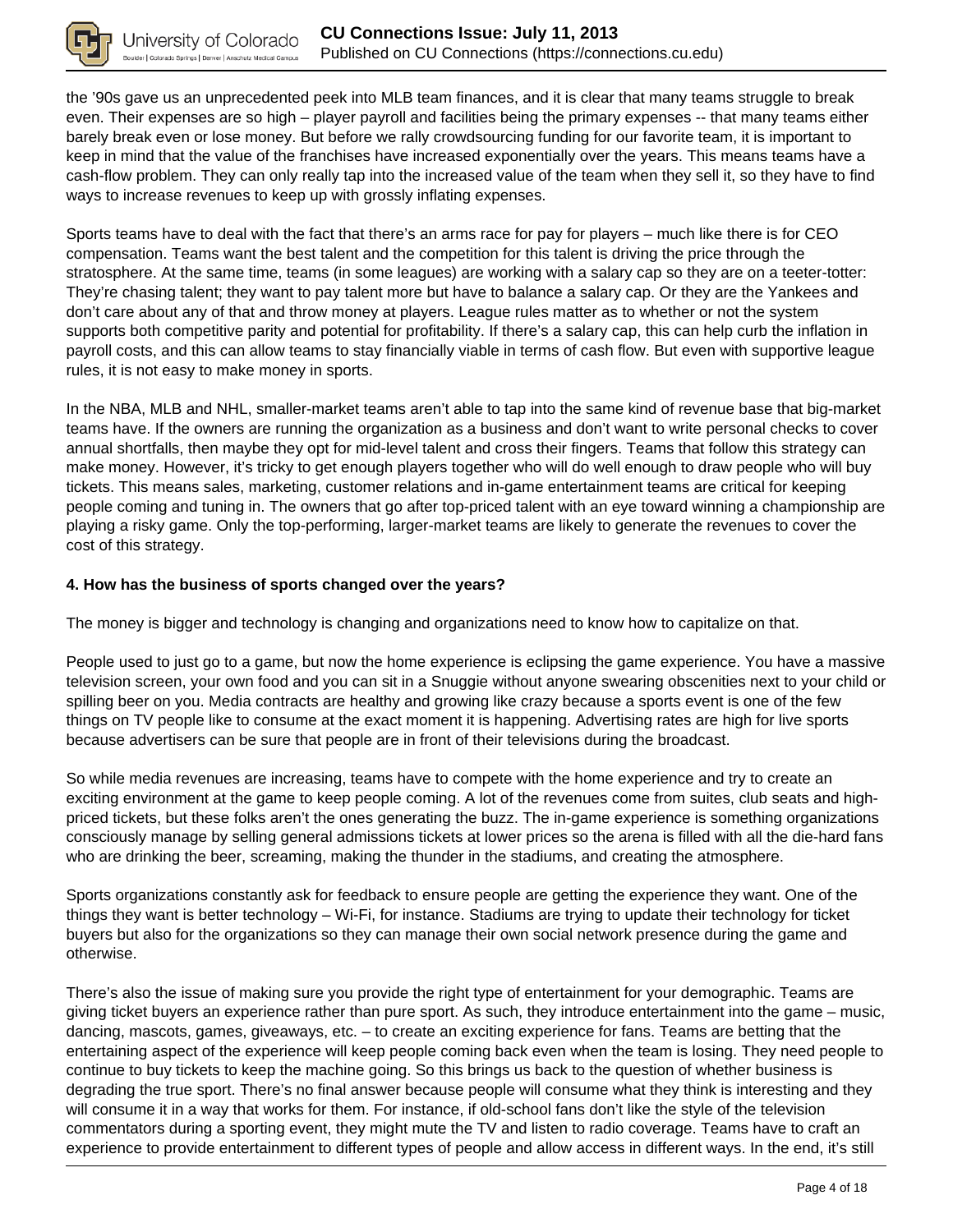

a show.

### **5. What are some leisure activities that you enjoy?**

Watching grand slam tennis -- the Wimbledon men's final was amazing (Sunday) -- enjoying wine and food, working it off at the Bar Method, skiing, swimming, biking, hiking, kayaking/canoeing, and traveling with my family. Walking Bella, our silver lab, and enjoying the company of my good friends and dancing with my son.

# **Regents re-elect Carrigan as chair, Sharkey as vice chair**[4]

Carrigan

The University of Colorado Board of Regents on July 1 did in one round of voting what it failed to do in 14 rounds on June  $21_{[6]}$  – elect a chairman.

At a special meeting at 1800 Grant St., Michael Carrigan, D-Denver, was re-elected on a 4-3 vote, with two members of the nine-member board abstaining. Steve Bosley, R-Longmont, was the other nominee.

Sue Sharkey, R-Windsor, was re-elected vice chair on a 6-0 vote, with three abstentions.

"I'm excited to be re-elected chair and look forward to working with the entire board to make our great university even better," Carrigan said.

The board traditionally elects the chair by secret ballot. Regent Kyle Hybl, R-Colorado Springs, brought forward a motion for a roll-call vote for chair, but it was defeated 5-3. Regents Bosley and Glen Gallegos, R-Grand Junction, joined Hybl in voting for the motion. The chair did not vote.

Carrigan is the fourth consecutive regent to be re-elected to a second term, following Hybl, Bosley and Pat Hayes.

## **Tallman promoted to interim leader of Tech Transfer**[7]

**Tallman** 

Kate Tallman, senior director for CU's Technology Transfer Office (TTO) at the Boulder and Colorado Springs campuses, has been named Interim Associate Vice President of Technology Transfer for the university.

Patrick O'Rourke, vice president, university counsel and secretary to the Board of Regents, announced the promotion, which took effect July 1.

Tallman succeeds Tom Smerdon, who served in the same role since last August<sub>[9]</sub>, when David Allen, associate vice president for Technology Transfer, left the university<sub>[10]</sub>. Smerdon is pursuing new opportunities in his home state of Texas.

"I am grateful to Tom for his service, especially over the last year as he has led the office," O'Rourke said. "During his tenure, Tom expanded the support for industry research initiatives, maintained key relationships, and streamlined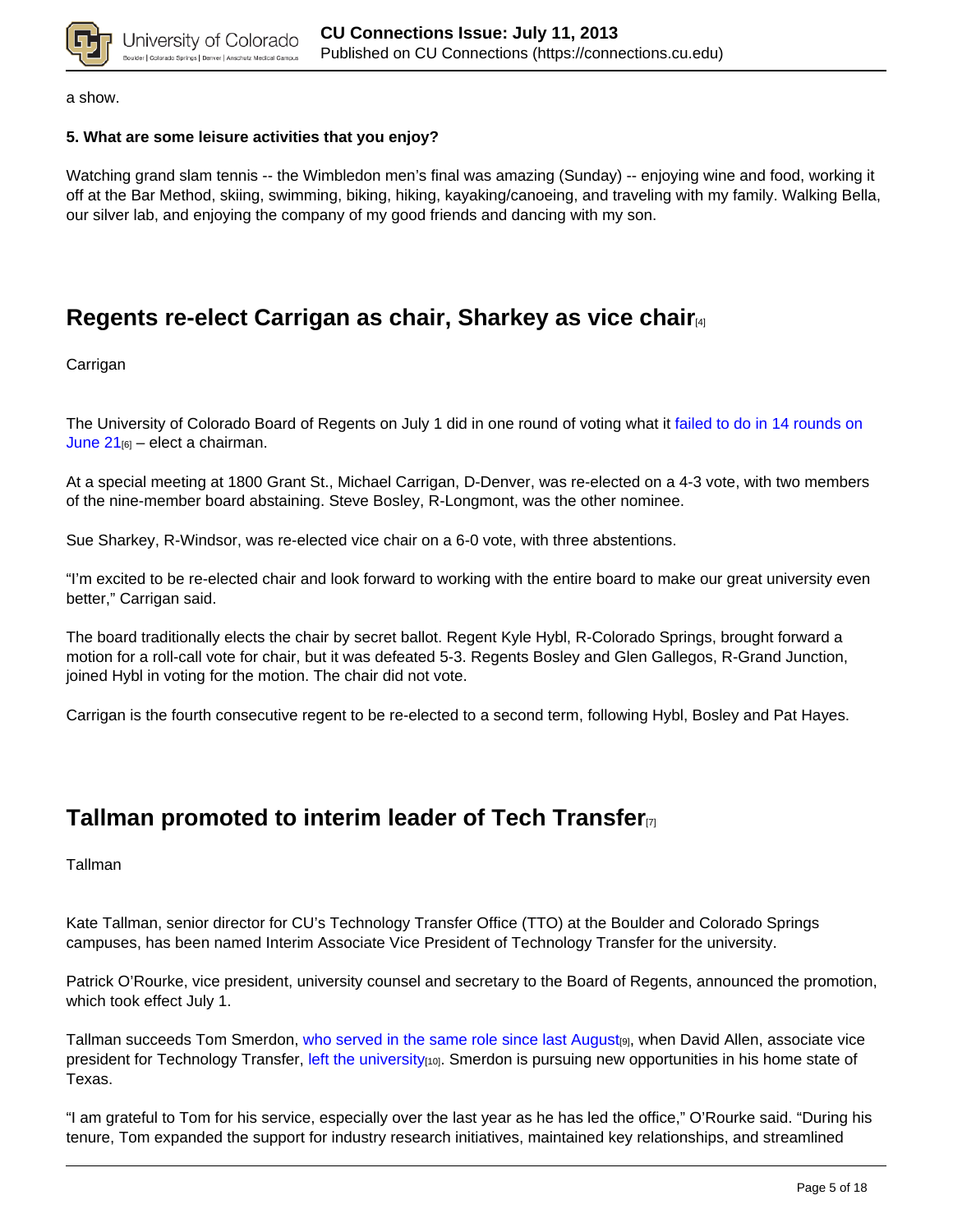

agreement templates.

"I am also excited that Kate has agreed to lead the office."

Tallman has been with TTO since 2002. During her time there, invention, patent and licensing activity on the Boulder campus has more than doubled, enabled by constant innovation in business practices. She will continue to focus on enhancing the pipeline of high-value intellectual properties and help define the role of innovation management in collaborative development opportunities with industry.

Tallman previously was director of marketing and co-founder of Roving Planet, a venture-backed Colorado software company specializing in wireless LAN technology; it was later acquired by 3Com, then HP. She earned her MBA from CU-Boulder's Leeds College of Business, where she focused on marketing. She previously spent four years as a research analyst, performing market and financial analysis of health care companies.

The CU Technology Transfer Office<sub>[11]</sub> pursues, protects, packages and licenses to business the intellectual property generated from research at CU. The TTO provides assistance to faculty, staff and students, as well as to businesses looking to license or invest in CU technology.

# **Business School highlighted during Global Cities Initiative**[12]

Former Chicago Mayor and JPMorgan Chase Senior Adviser Richard M. Daley, left, and Denver Mayor Michael B. Hancock.

The recent talk around Denver was about global economies, global commodities and global cities. Denver was the latest great city to host the JPMorgan Chase and the Brookings Institution's Global Cities Initiative<sub>[14]</sub>.

It's only fitting that the two-day event aimed at helping metropolitan leaders around the world maintain and strengthen their position within the global economy would stage its invitation-only kick-off program at the J.P. Morgan Center for Commodities<sub>[15]</sub> at the University of Colorado Denver Business School.[16]

Business School Dean Sueann Ambron jumped at the chance to host the event with J.P. Morgan that brought university, government and business leaders together to discuss the city's future in 21st century global markets. The event included an afternoon program titled, "Denver: The Commodity City," followed by dinner and speakers on the same topic.

"We are almost never able to bring these sectors together to talk back and forth," Ambron said. "Commodities feed the world. They power the world. And they build the world. In this setting, we are able to highlight the importance of commodities education through our J.P. Morgan Center for Commodities."

The event also marked the official opening of an impressive traveling exhibit from the American Museum of Natural History in New York which will be featured in the lobby of the CU Denver Business School for the next six months. "Our Global Kitchen: Food, Nature, Culture"[17] includes large-scale educational panels, an interactive touch point and a unique vertical garden. JPMorgan Chase [18]helped develop the original exhibit in New York and was instrumental in bringing the re-creation to Denver.

Panel discussing "Denver: The Commodity City," moderated by CU Denver Business School Dean Sueann Ambron, far right.

Ambron noted that the Business School is used to doing things for the first time and added that to her knowledge this is the first time a business school has hosted a major museum exhibition. "Our Global Kitchen is a model for a different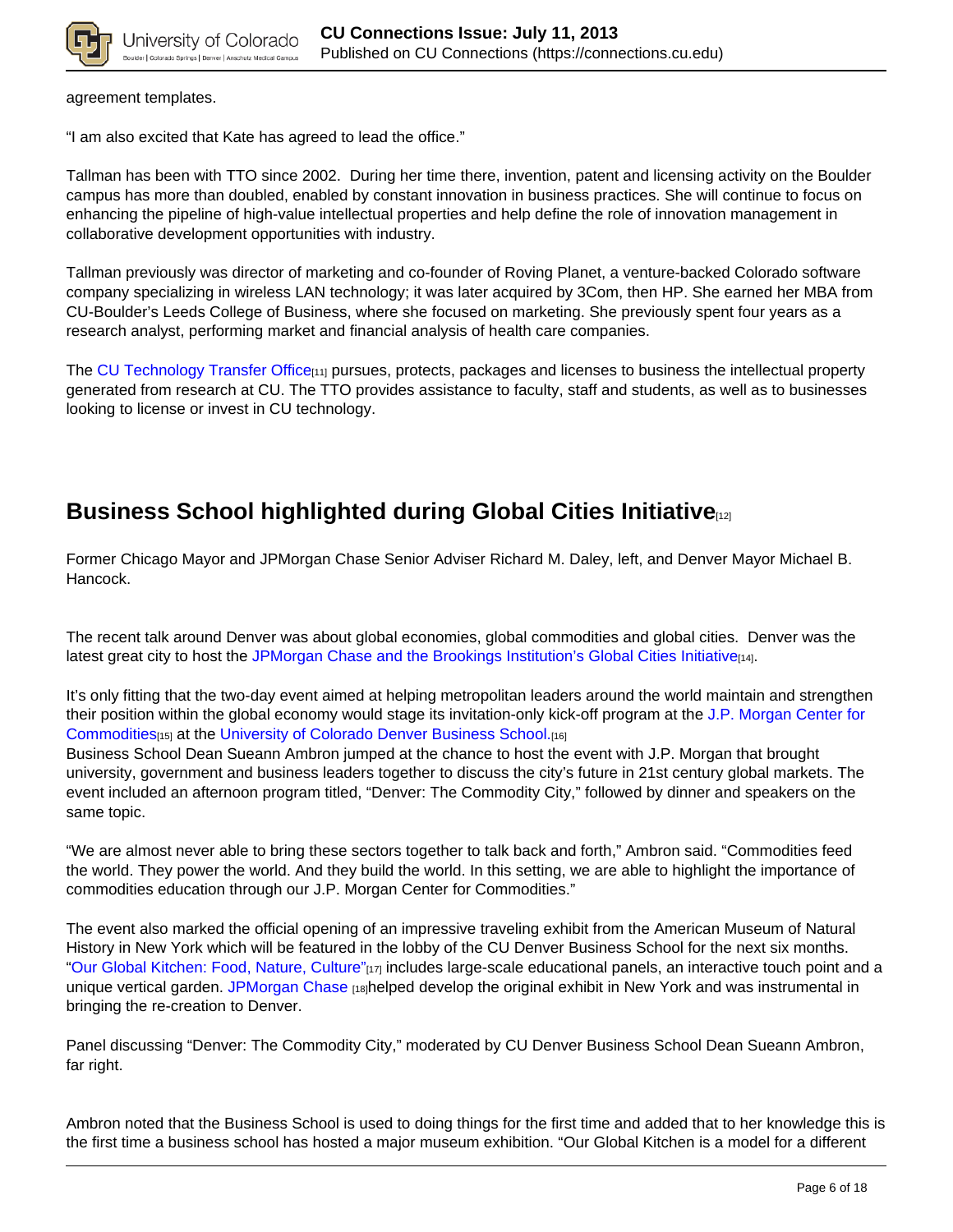

kind of education," she said. "The exhibit is a great educational opportunity for students, families and tourists where they can browse and learn. We would like to follow this exhibit with additional exhibits focused on energy or minerals."

After guests visited the global kitchen, Chancellor Don Elliman helped provide a welcome to the dinner and turned the focus back to the subject of the day, stressing the importance of providing an educated workforce for Denver's evolving leadership as a global commodity city. "From business to engineering to everything out at the Anschutz Medical Campus, we are proud that our campuses are providing career path degrees," Elliman said.

Denver Mayor Michael B. Hancock, an alumnus of the CU Denver School of Public Affairs, referred to the Business School's innovative commodities center in his dinner remarks, calling the public-private partnership between CU Denver and J.P. Morgan impressive. "This is the stuff greatness is made of," he said. "It reflects the ingenuity of the Business School and the leadership of Dean Ambron and Chancellor Elliman."

He described Denver as a city that yearns to play competitively on the global stage. "Cities that are connected globally will survive and thrive. It is necessary for us to look beyond our borders to find bold opportunities for generations we will never meet," Hancock said. "We will keep beating the drum for the Mile High City."

Mayor Hancock shared the microphone with former Chicago Mayor Richard M. Daley, a longtime friend and mentor, and currently a senior adviser with JPMorgan Chase. Hancock recalled their first meeting when he was still a Denver city councilman. "Anyone who's mad about me being mayor should blame Mayor Daley," Hancock said. "Meeting him in his office inspired me. He showed me how to serve for the right reasons."

The former Chicago mayor was the dinner's co-host along with Bruce J. Katz, vice president and founding director of the Brookings Metropolitan Policy Program. Daley is credited with helping to create the Global Cities Initiative, based on his own global vision and efforts for Chicago during his time in office.

The subject "Denver: The Commodity City" was explored from a variety of perspectives during the afternoon presentations. Colin Fenton, global head of commodities research with J.P. Morgan, spoke about the global context of the commodity city, detailing macro trends in commodities globally and their impact on metro Denver.

Roy J. Salamé, global head of commodities sales and structuring with J.P. Morgan, moderated a conversation with George H. Solich, president and CEO of Energy IV, LLC, which focused on the business perspective of the commodity city.

Discussing oil and natural gas, Solich told the audience that the energy sector "is in an absolute renaissance, there is a massive amount of opportunity." He added that Colorado is poised to be in the forefront. "We have an educated workforce, great engineering schools and a great quality of life," he said. "Denver has always been a great, independent, producing energy city."

Before breaking for dinner, Ambron moderated a diverse panel which discussed the talent it takes to power a commodity city. Antony M. Bahr is executive vice president of CoBank's Banking Services Group, Peter A. Dea is president and CEO of Cirque Resources LP, William Dowling is the Colorado Department of Labor and Employment's employment and training director and Ledy Garcia-Eckstein is the director of workforce development at the Denver Office of Economic Development.

Garcia-Eckstein pointed to the importance of the state and industry working in tandem to train and provide the workforce needed to compete successfully. Dowling added that Colorado is a leader in looking at the needs of the industry, at looking beyond just one company and creating an education pipeline. He called it, "growing our own workforce."

The Global Cities Initiative is a joint project of Brookings and JPMorgan Chase and the discussion and exchange of ideas would continue on day two of the forum with participation from a much larger audience at "Going Global: Boosting Metro Denver's Economic Future". With that in mind, Tom Clark, CEO of the Metro Denver Economic Development Corporation and executive vice president of the Denver Metro Chamber of Commerce, helped close out the evening and keep the anticipation high. "Each community and each generation has the opportunity to have an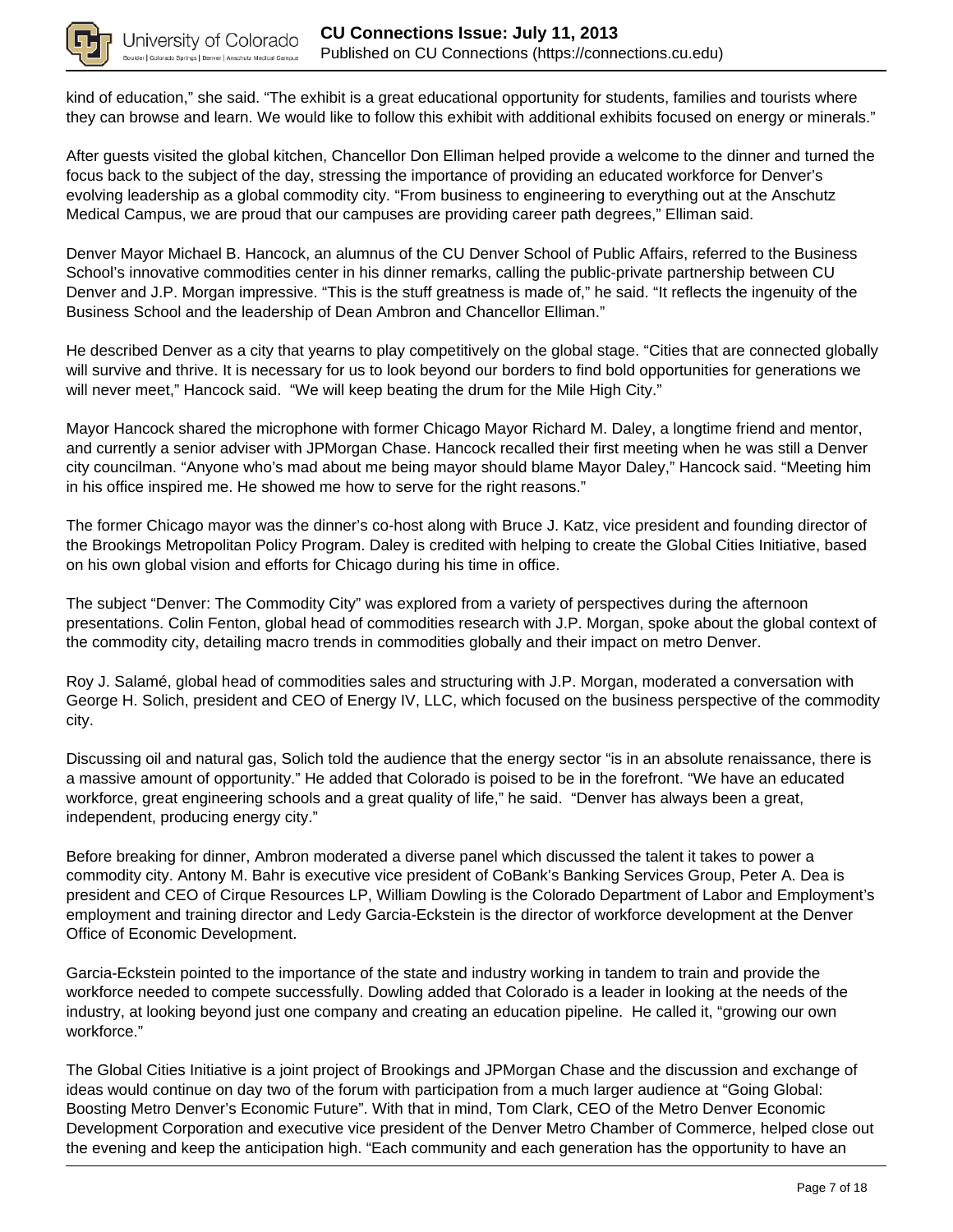

impact for the next 50 to 100 years," he said. "Brookings and JPMorgan Chase are here in Denver because they recognize that we think that way."

## **Prominent religious leader to discuss the separation of church and state**[20]

Lynn

The importance of separating government and religion will be the focus of a 7 p.m. July 18 event at the University Center Theater.

Rev. Barry Lynn, executive director, Americans United for Separation of Church and State, will discuss what he perceives to be the predominant issues concerning religious liberty in his talk titled, "Three 800-Pound Gorillas are Attacking the Wall of Separation Between Church and State: And It Is No Joke."

According to Jeff Scholes, assistant professor, Department of Philosophy, and the director of the Center for Religious Diversity and Public Life, the line between church and state is often blurred. He hopes the event will help clarify the subject and provide a safe environment to talk about the issue.

"The American public is very polarized on how they believe church and state should interact, and for many on either side of the debate, there is little room for compromise," Scholes said. "We want to provide a space where people can talk about a pressing religious issue such as this and feel safe and respected."

During the event, Lynn will give a 25-minute presentation, which will be followed by an audience-led question-andanswer session.

The event is free and open to the public, but tickets are required as seating is limited. The UCCS Department of Public Safety will provide complementary parking for the event in Lot 3. For tickets, please visit revbarrylynnauco.eventbright.com.

For additional assistance or information, please contact Renee Ten Eyck, chairwome(a)n, Americans United-Colorado, at 719-357-5474 or renee.establish au co@q.com[22].

The event is sponsored by the UCCS Center for Religious Diversity and Public Life, and the Colorado Chapter of Americans United.

Americans United is a religious liberty watchdog group based in Washington, D.C. Founded in 1947, the organization educates Americans about the importance of church-state separation in safeguarding religious freedom.

Since 1992, the Lynn has served as executive director of Americans United for Separation of Church and State, a Washington, D.C.-based organization dedicated to the preservation of the Constitution's religious liberty provisions. In addition to his work as a long-time activist and lawyer in the civil liberties field, Lynn is an ordained minister in the United Church of Christ, offering him a unique perspective on church-state issues.

For more information about the UCCS Center for Religious Diversity and Public Life, and future events, contact Jeff Scholes at jscholes@uccs.edu<sub>[23]</sub> or go to: www.uccs.edu/rdpl<sub>[24]</sub>.

## **CU study shows how early Earth kept warm enough to support life**[25]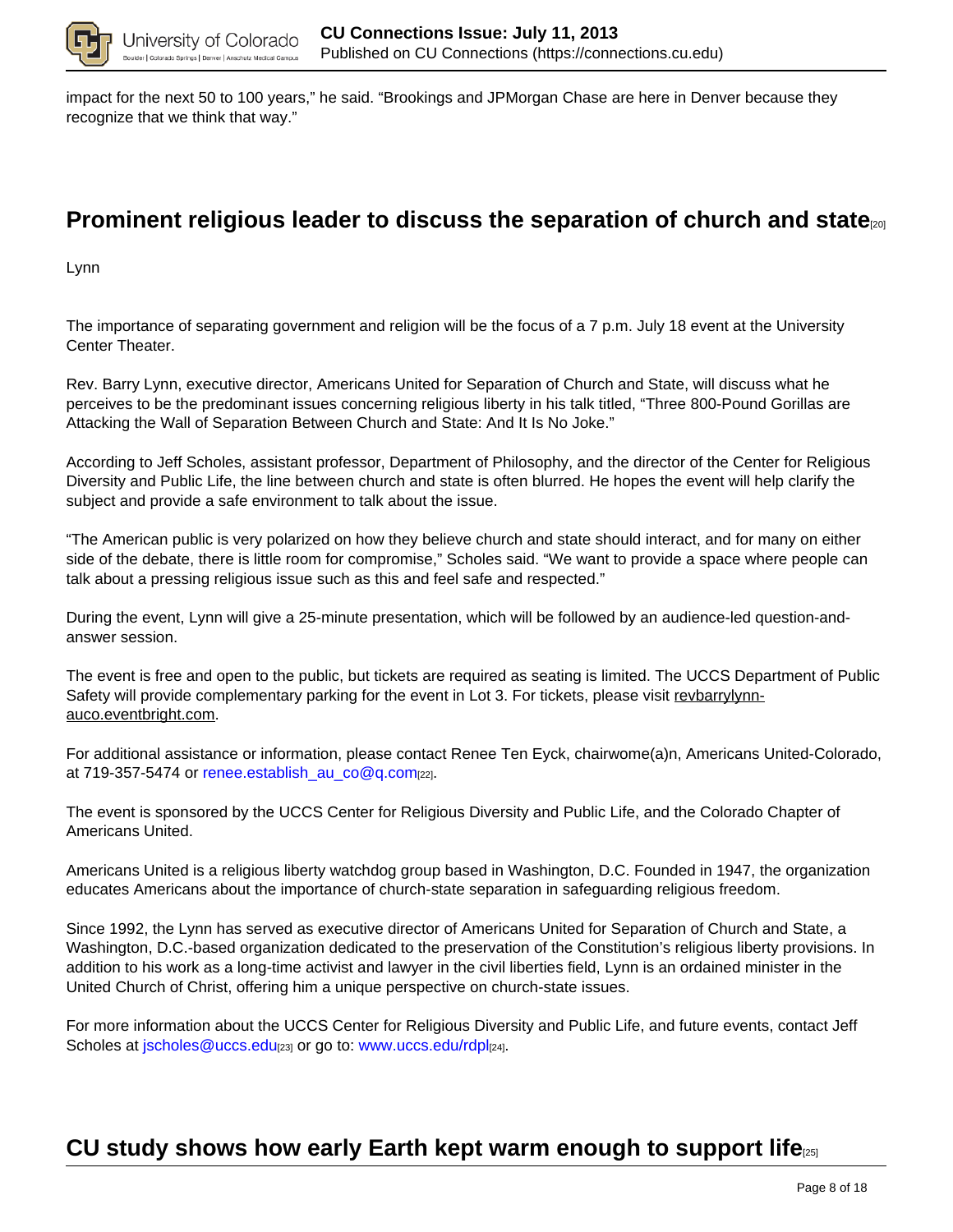

An artist's conception of Earth during the late Archean, 2.8 billion years ago. (Image courtesy of Charlie Meeks)

Solving the "faint young sun paradox" -- explaining how early Earth was warm and habitable for life beginning more than 3 billion years ago even though the sun was 20 percent dimmer than today -- may not be as difficult as believed, says a new University of Colorado Boulder study.

Two CU-Boulder researchers say all that may have been required to sustain liquid water and primitive life on Earth during the Archean eon 2.8 billion years ago were reasonable atmospheric carbon dioxide amounts believed to be present at the time and perhaps a dash of methane. The key to the solution was the use of sophisticated threedimensional climate models that were run for thousands of hours on CU's Janus supercomputer, rather than crude, one-dimensional models used by almost all scientists attempting to solve the paradox, said doctoral student Eric Wolf, lead study author.

"It's really not that hard in a three-dimensional climate model to get average surface temperatures during the Archean that are in fact moderate," said Wolf, a doctoral student in CU-Boulder's atmospheric and oceanic sciences department. "Our models indicate the Archean climate may have been similar to our present climate, perhaps a little cooler. Even if Earth was sliding in and out of glacial periods back then, there still would have been a large amount of liquid water in equatorial regions, just like today."

Evolutionary biologists believe life arose on Earth as simple cells roughly 3.5 billion years ago, about a billion years after the planet is thought to have formed. Scientists have speculated the first life may have evolved in shallow tide pools, freshwater ponds, freshwater or deep-sea hydrothermal vents, or even arrived on objects from space.

A cover article by Wolf and Toon on the topic appears in the July issue of Astrobiology. The study was funded by two NASA grants and by the National Science Foundation, which supports CU-Boulder's Janus supercomputer used for the study.

Scientists have been trying to solve the faint young sun paradox since 1972, when Cornell University scientist Carl Sagan -- Toon's doctoral adviser at the time -- and colleague George Mullen broached the subject. Since then there have been many studies using 1-D climate models to try to solve the faint young sun paradox -- with results ranging from a hot, tropical Earth to a "snowball Earth" with runaway glaciation -- none of which have conclusively resolved the problem.

"In our opinion, the one-dimensional models of early Earth created by scientists to solve this paradox are too simple - they are essentially taking the early Earth and reducing it to a single column atmospheric profile," Toon said. "Onedimensional models are simply too crude to give an accurate picture."

Wolf and Toon used a general circulation model known as the Community Atmospheric Model version 3.0 developed by the National Center for Atmospheric Research in Boulder and which contains 3-D atmosphere, ocean, land, cloud and sea ice components. The two researchers also "tuned up" the model with a sophisticated radiative transfer component that allowed for the absorption, emission and scattering of solar energy and an accurate calculation of the greenhouse effect for the unusual atmosphere of early Earth, where there was no oxygen and no ozone, but lots of CO2 and possibly methane.

The simplest solution to the faint sun paradox, which duplicates Earth's present climate, involves maintaining roughly 20,000 parts per million of the greenhouse gas CO2 and 1,000 ppm of methane in the ancient atmosphere some 2.8 billion years ago, said Wolf. While that may seem like a lot compared to today's 400 ppm of CO2 in the atmosphere, geological studies of ancient soil samples support the idea that CO2 likely could have been that high during that time period. Methane is considered to be at least 20 times more powerful as a greenhouse gas than CO2 and could have played a significant role in warming the early Earth as well, said the CU researchers.

There are other reasons to believe that CO2 was much higher in the Archean, said Toon, who along with Wolf is associated with CU's Laboratory for Atmospheric and Space Physics. The continental area of Earth was smaller back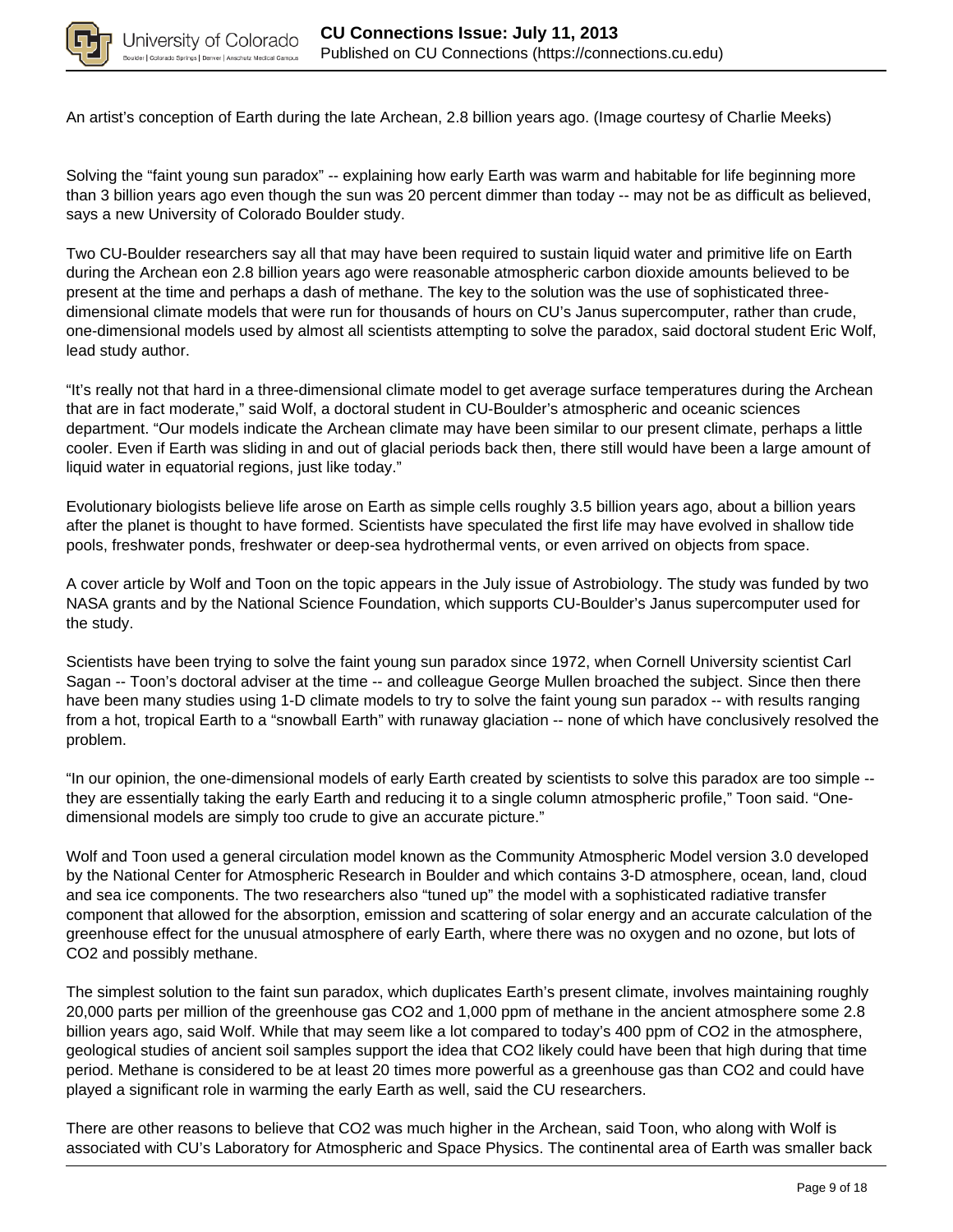

then so there was less weathering of the land and a lower release of minerals to the oceans. As a result there was a smaller conversion of CO2 to limestone in the ocean. Likewise, there were no "rooted" land plants in the Archean, which could have accelerated the weathering of the soils and indirectly lowered the atmospheric abundance of CO2, Toon said.

Another solution to achieving a habitable but slightly cooler climate under the faint sun conditions is for the Archean atmosphere to have contained roughly 15,000 to 20,000 ppm of CO2 and no methane, said Wolf. "Our results indicate that a weak version of the faint young sun paradox, requiring only that some portion of the planet's surface maintain liquid water, may be resolved with moderate greenhouse gas inventories," the authors wrote in Astrobiology.

"Even if half of Earth's surface was below freezing back in the Archean and half was above freezing, it still would have constituted a habitable planet since at least 50 percent of the ocean would have remained open," Wolf said. "Most scientists have not considered that there might have been a middle ground for the climate of the Archean.

"The leap from one-dimensional to three-dimensional models is an important step. Clouds and sea ice are critical factors in determining climate, but the one-dimensional models completely ignore them."

Has the faint young sun paradox finally been solved? "I don't want to be presumptuous here," Wolf said. "But we show that the paradox is definitely not as challenging as was believed over the past 40 years. While we can't say definitively what the atmosphere looked like back then without more geological evidence, it is certainly not a stretch at all with our model to get a warm early Earth that would have been hospitable to life."

Said Toon, "The Janus supercomputer has been a tremendous addition to the campus, and this early Earth climate modeling project would have impossible without it." The researchers estimated the project required roughly 6,000 hours of supercomputer computation time, an effort equal to about 10 years on a home computer.

# **ABC's 'Extreme Weight Loss' comes to Anschutz Health and Wellness** Center<sub>[27]</sub>

### [28]

The University of Colorado's Anschutz Health and Wellness Center (AHWC) has been selected by ABC-TV and producer Eyeworks USA as the medical oversight, weight loss and nutrition services partner for the fourth season of the network's hit series "Extreme Weight Loss." Production of the show's fourth season is underway.

"Extreme Weight Loss"[29] is a noncompetitive show about weight loss that documents the unprecedented, 365-day journeys of courageous, "super obese" people. Working alongside transformation specialist and trainer Chris Powell, these individuals set out to safely lose up to half their body weight, ultimately revealing an amazing metamorphosis.

In the series' fourth season, while participants continue to work with Chris, they also will spend the first 90 days of their weight loss journeys at the Anschutz Health and Wellness Center, under the care of medical director Holly Wyatt, M.D., and associate professor of medicine at the University of Colorado. AHWC will be their home for nutritional education, guidance and techniques, personal training and fitness classes to ensure they attain their weight loss goals.

James O. Hill, Ph.D., is Anschutz Health and Wellness Center's executive director, and the Anschutz professor of pediatrics, medicine, physiology and biophysics at the University of Colorado School of Medicine. He and Wyatt are internationally known experts on obesity, weight loss and weight management.

"The team at Anschutz Health and Wellness Center fully supports the 'Extreme Weight Loss' participants in their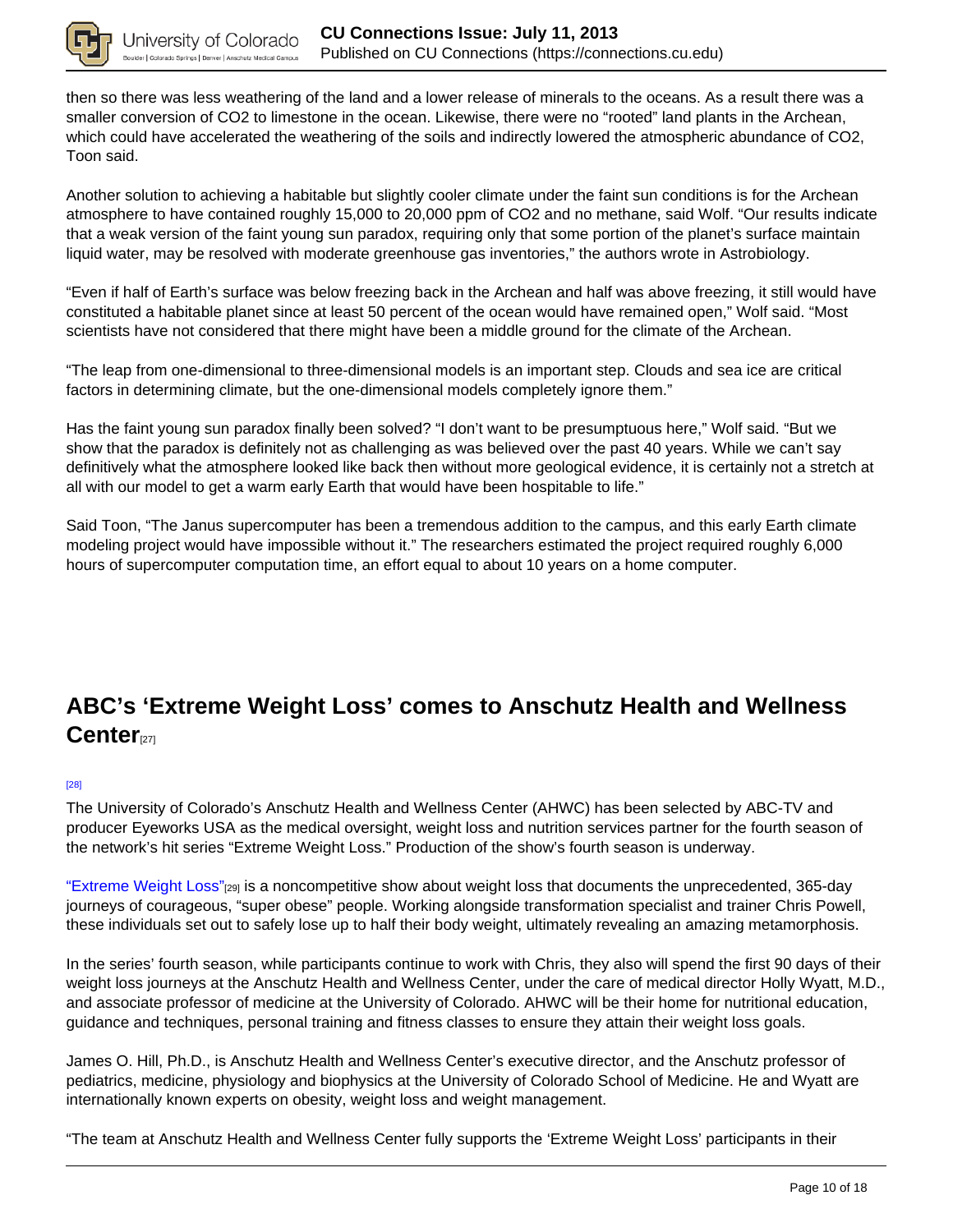

weight loss quests, and will draw upon our research and practical expertise to ensure they reach their goals and maintain them," Hill said. "Our evidence-based weight loss and maintenance strategies[30] are proven and effective focusing on what works for each individual."

Added "Extreme Weight Loss" Executive Producer J.D. Roth, "Anschutz Health and Wellness Center has one of the best weight management programs in the world, and promotes and advances a comprehensive approach to overall wellness, which is an equally important part of the process. This, coupled with the fact that Colorado is one of the healthiest states in the country, made AHWC an ideal choice for our show as we head into production on season four."

As medical director of AHWC, Wyatt is responsible for leading the team of registered dietitians and fitness experts who assist with the weight loss of the show's participants.

"Supporting people who are committed to significant weight loss is my passion and the focus of my life and career," Wyatt said. "I admire the courage and desire it takes to make this transformation. It's hard to lose weight, even harder to keep it off over time and I look forward to being involved in every step of their journey."

Wyatt's team supports the show's host, trainer and transformation specialist, Chris Powell, who guides the show's participants through their yearlong journeys.

The "Extreme Weight Loss" participants underwent extensive medical testing at AHWC, including a physical examination, blood work, metabolism evaluation, and body mass and body composition tests. Each was given a personalized wellness report, created by experts at the center, providing insight into physical and metabolic fitness, diet and nutrition, sleep, stress and quality of life.

# **Abdalati named new director of CIRES**[31]

#### **[32]**

**Waleed Abdalati** is the new director of the Cooperative Institute for Research in Environmental Sciences (CIRES), a joint institute of the University of Colorado Boulder and the National Oceanic and Atmospheric Administration.

Abdalati -- a CIRES Fellow, CU-Boulder professor of geography, and director of the CIRES Earth Science and Observation Center – took office July 1.

"It is an honor to be selected as director of an organization full of such talented people doing such important work," Abdalati said. "The depth and breadth of the outstanding scientists at CIRES and the societal importance of the research we do make CIRES a truly special place."

Abdalati's research focuses on using satellites and aircraft to understand how Earth's ice cover, particularly glaciers and ice sheets, is changing and what those changes mean for life on the planet. He became director of the Earth Science and Observation Center in 2008 and led the Ice Cloud and land Elevation Satellite-2, or ICESat-2, Science Definition Team, which developed capabilities to map and understand changes in ice sheet elevations by using spacebased laser altimetry. From January 2011 to December 2012, while on leave from CU-Boulder, Abdalati served as NASA's chief scientist, advising NASA Administrator Charles Bolden on science programs and strategic planning.

He has published more than 60 scientific papers and technical reports; lectured to a wide range of audiences throughout the world, including scientists, policymakers, the media and the general public; and received many notable honors and awards, including the NASA Exceptional Service Medal and the Presidential Early Career Award for Scientists and Engineers.

Abdalati earned a bachelor of science degree from Syracuse University and master of science and doctoral degrees from CU-Boulder, working with CIRES scientist and former CIRES Director Konrad Steffen. He went on to work as a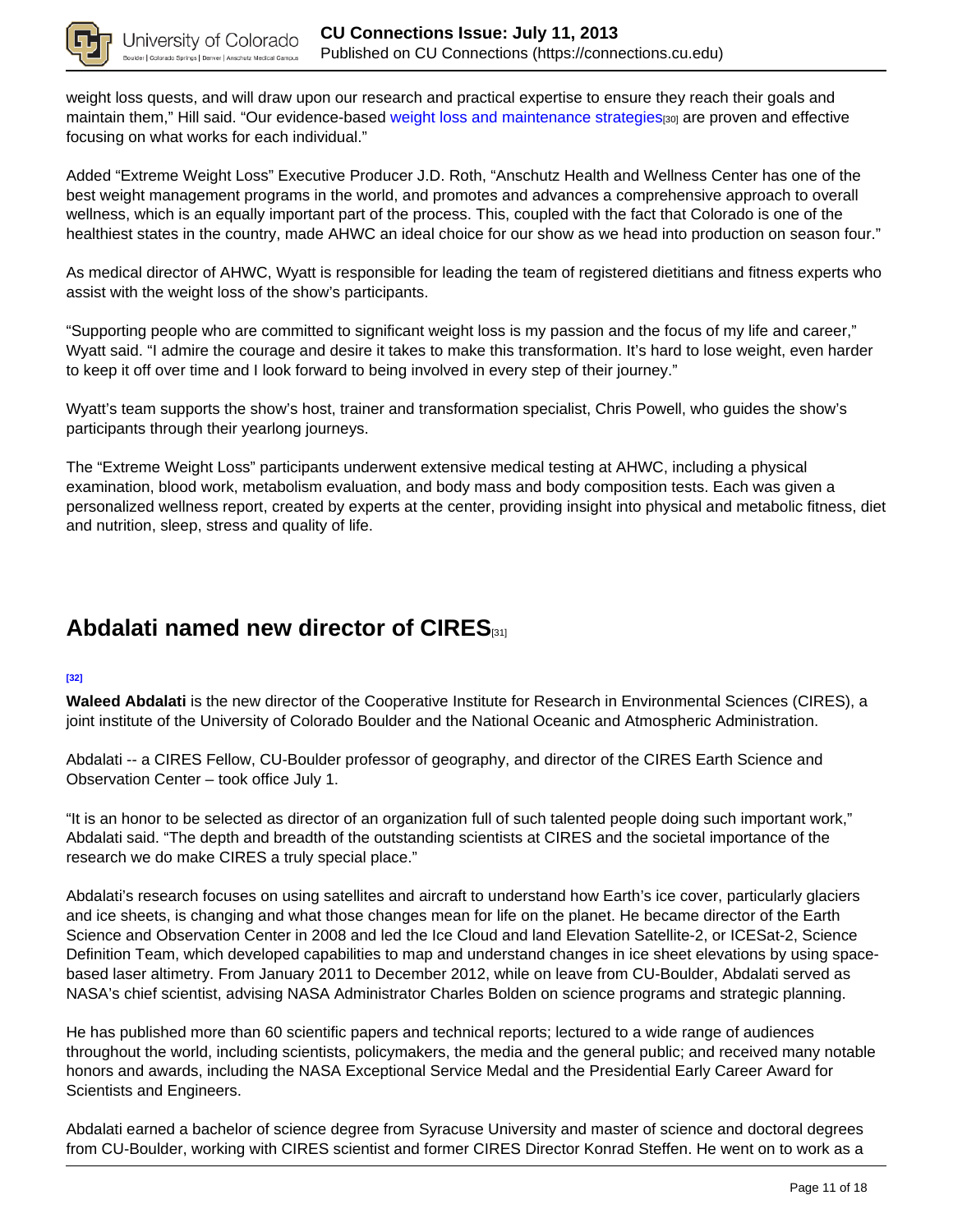

scientist at NASA for 12 years before returning to CIRES.

"This appointment has special meaning for me because I earned my Ph.D. at CIRES 17 years ago, and back then, I never could have imagined serving as its director," Abdalati said.

"William M. Lewis Jr., a CU-Boulder professor of ecology and evolutionary biology and CIRES Fellow, has served as interim director of CIRES since the summer of 2012. Under his leadership, CIRES has successfully adapted to the budget impacts of federal sequestration and secured the next five years of its core funding to support its collaborative work with NOAA, according to Stein Sture, vice chancellor for research at CU-Boulder.

## **Austin named interim dean of College of Music**[33]

Austin

**James Austin,** a professor of music education, has been named interim dean of CU-Boulder's College of Music.

Austin joined the college in 1994 and has served as associate dean of undergraduate studies since 2006. He was the music education chair from 1997 to 2012. In 2004, the college awarded Austin the Richard Bern Trego faculty fellowship.

Austin will serve in the post for the 2013-14 academic year while a national search is reopened for a permanent dean of the college.

"This is a critically important transitional period between the long and distinguished tenure of Daniel Sher and that of a new permanent dean," Austin said. "During this time, we have a unique opportunity to recommit to our core missions, explore new possibilities for leadership, and enhance current operational procedures and programs."

Sher stepped down this month after 20 years in the position. He returned to the faculty and also is involved in community and donor relations for the college.

CU-Boulder has been cited for three years in a row by the Fiske Guide to Colleges as one of just 25 in the nation - among a total of 1,200 music programs in higher education -- for its excellence in music and has been ranked in the top 20 among all college, university and conservatory music programs by U.S. News & World Report. Austin's research interests include student motivation and self-concept development, teacher education, classroomlevel assessment, and school and arts policy implications. Before joining CU-Boulder, he taught instrumental music to fourth- through 12th-graders, and was an assistant professor of music education at Ball State University.

## **Shockley-Zalabak receives Range Riders' Silver Spur Award**[35]

#### [36]

University of Colorado Colorado Springs Chancellor **Pam Shockley-Zalabak** was honored with the Pikes Peak Range Riders' Silver Spur Award during the group's annual dinner June 23.

"I was surprised, honored and humbled by this award," Shockley-Zalabak said. "The award really is for the work of an entire campus."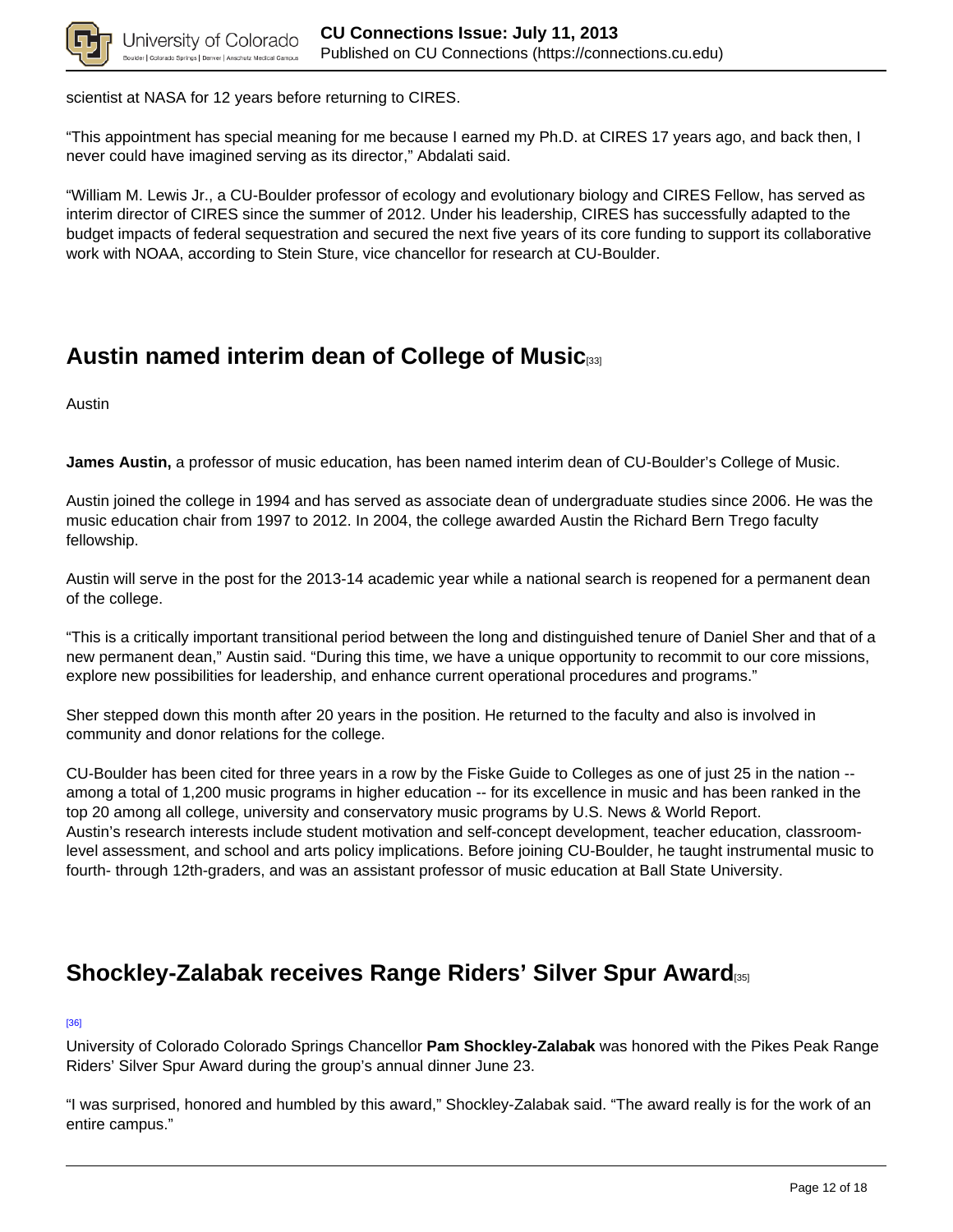

The Silver Spur Award recognizes Shockley-Zalabak's impact on the community and at UCCS. "Pam's impact on Colorado Springs has been immense, through her dedicated service, leadership, inspired vision, and a fervent commitment to our community," said Range Rider Chris Jones.

The Range Riders were founded in 1949 as an experiment to promote the Pikes Peak or Bust Rodeo. The dinner and award announcement typically wrap up the Range Riders' five-day horseback ride around Pikes Peak to publicize the rodeo. Because of the Black Forest fire, however, the Range Ride was canceled this year for only the second time in the group's 65-year history. The first was during the Hayman Fire in 2002.

## **Peterson receives grant for violence prevention**[37]

#### **[38]**

**Kerry Peterson**, an assistant professor at the Beth-El College of Nursing and Health Sciences in the Graduate Nursing Department at UCCS, has been awarded a \$5,000 grant from the American Psychiatric Nursing Foundation (APNF), a charitable foundation dedicated to preserving psychiatric mental health nursing's past and ensuring its future.

Peterson was awarded the grant for her proposal titled, "Evaluation of Two Dating Violence Prevention Programs on a College Campus."

She currently is pursuing her Ph.D. in nursing at Johns Hopkins University. Peterson is a psychiatric mental health clinical nurse specialist and nurse practitioner whose research interests include prevention and interventions for intimate partner violence and mental illness.

The APNF Research Grant Program<sub>[39]</sub> was established in 2008 with the intent to seed psychiatric mental health nurses who are in the early stages of their research careers, enhance the scientific contributions of psychiatric mental health nursing, and grow the base of evidence that informs psychiatric mental health nursing practice.

# **Trujillo named regional Coach of the Year**[40]

#### **[41]**

**Phil Trujillo**, head coach of men's golf at UCCS, recently was named the Eaton Golf Pride South Central Region Coach of the Year in conjunction with the Golf Coaches Association of America. It is his sixth regional coach of the year award in his 13 seasons.

Trujillo led the Mountain Lions to their fifth national tournament appearance. The No. 10 finish at nationals matched the best in program history. UCCS was the only team from the South Central Region to advance to the national championships.

Trujillo also has coached five Mountain Lions to six All-America awards, including Third Team selection Kevin Witte this season. Witte finished No. 14 at the national championships, was the runner-up at the regional championships, and won the Rocky Mountain Athletic Conference (RMAC) championship. The Mountain Lions also finished the 2012-13 season with three all-region student-athletes, two RMAC All-Tournament players, four RMAC Golfers of the Week and two RMAC First Team student-athletes.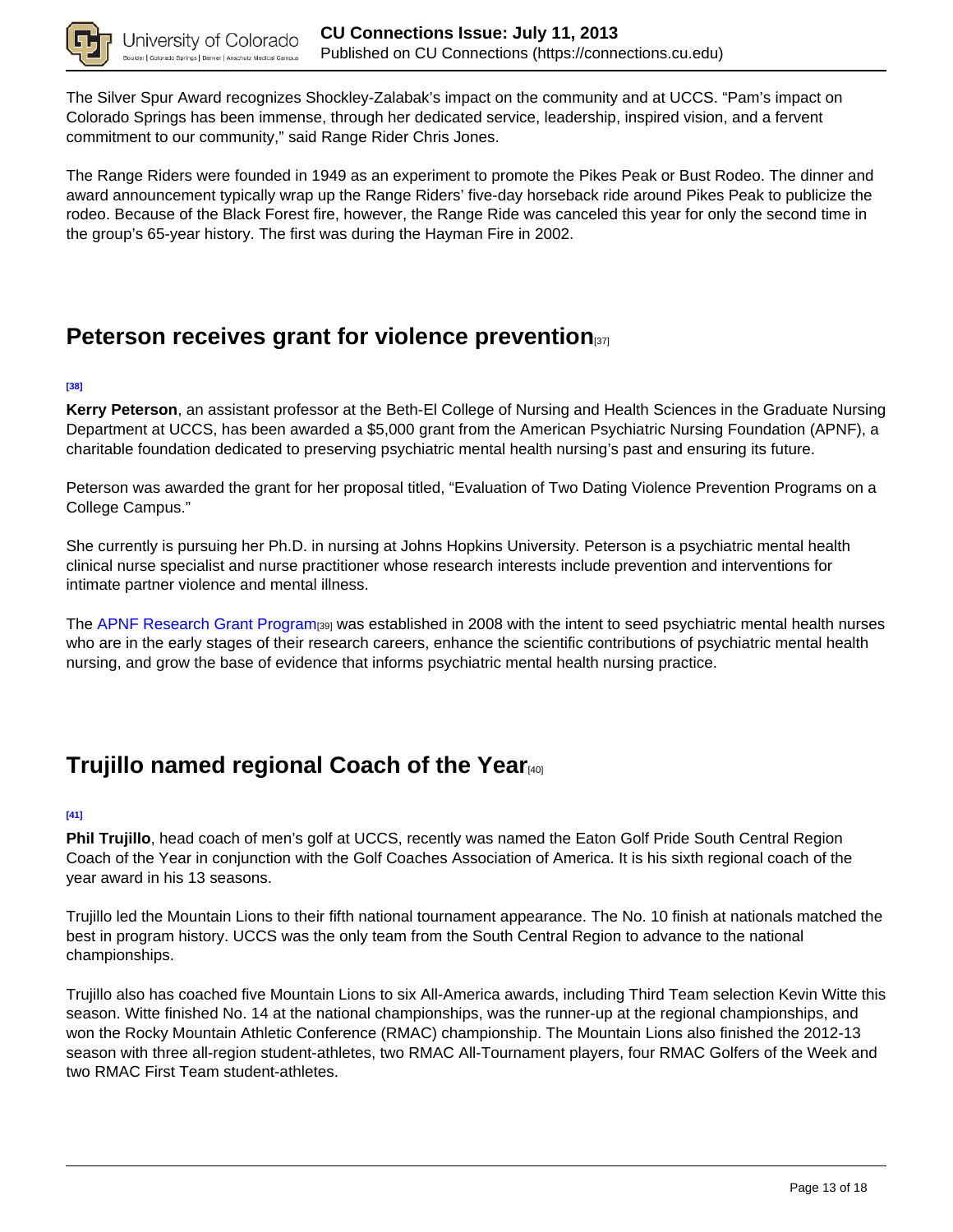

## **Video featuring Williams' research gets Emmy nod**[42]

#### [43]

"Water: A Zero Sum Game," a five-minute video produced by the Office for University Outreach's Learn More About Climate Initiative at CU-Boulder, has been nominated for an Emmy Award by the Heartland Chapter of the National Academy of Television Arts and Sciences.

The video investigates how climate change is threatening Western water resources. The video highlights research conducted by **Mark Williams**, CU-Boulder professor of geography and fellow at the Institute of Arctic and Alpine Research. Williams, an expert in snow hydrology and mountain ecology, studies the storage and release of water from snowpack into mountain streams and what percentage of that water ultimately makes its way into homes and municipalities.

As principal investigator of the Niwot Ridge Long-Term Ecological Research program at CU-Boulder's Mountain Research Station, Williams and his team also explore the effects of climate change, groundwater storage and pollution recorded at the research site above 10,000 feet in the mountains near Boulder. The National Science Foundation funds the Niwot Ridge Long-Term Ecological Research project.

"Water: A Zero Sum Game" is the latest in a series of videos produced by the Office for University Outreach and hosted at http://learnmoreaboutclimate.org<sub>[44]</sub>. The Learn More About Climate Initiative seeks to provide educators, policy makers and citizens with the most up-to-date scientific research in a user-friendly way to raise awareness and inspire an informed dialogue about climate change.

Winners of the awards for excellence in television and media production will be announced Saturday at the Heartland Chapter of the National Academy of Television Arts and Sciences' 27th Annual Emmy Awards Show and Silver Circle Presentations in the Seawall Grand Ballroom at the Denver Center for the Performing Arts.

## **Borden chosen for national symposium**

#### **[46]**

**Mark Borden**, a faculty member in mechanical engineering at CU-Boulder, was selected to participate in the National Academy of Engineering's 2013 U.S. Frontiers of Engineering Symposium.

Some 81 of the nation's brightest young engineers who are performing exceptional engineering research and technical work were selected to take part in the symposium in September in Delaware. The event will cover cutting-edge developments in four areas: Designing and Analyzing Social Networks, Cognitive Manufacturing, Energy: Reducing our Dependence on Fossil Fuels, and Flexible Electronics.

Borden and the other participants were nominated by fellow engineers or organizations and chosen from 310 applicants.

## **Taylor named interim assistant dean**[47]

**Robin Michaels**, associate professor of cell and developmental biology, is stepping down after 19 years at the School of Medicine at the University of Colorado Denver. Michaels serves as assistant dean for essentials core curriculum, director of the State Anatomical Board, and co-director of the Digestive, Endocrine and Metabolic Systems Block.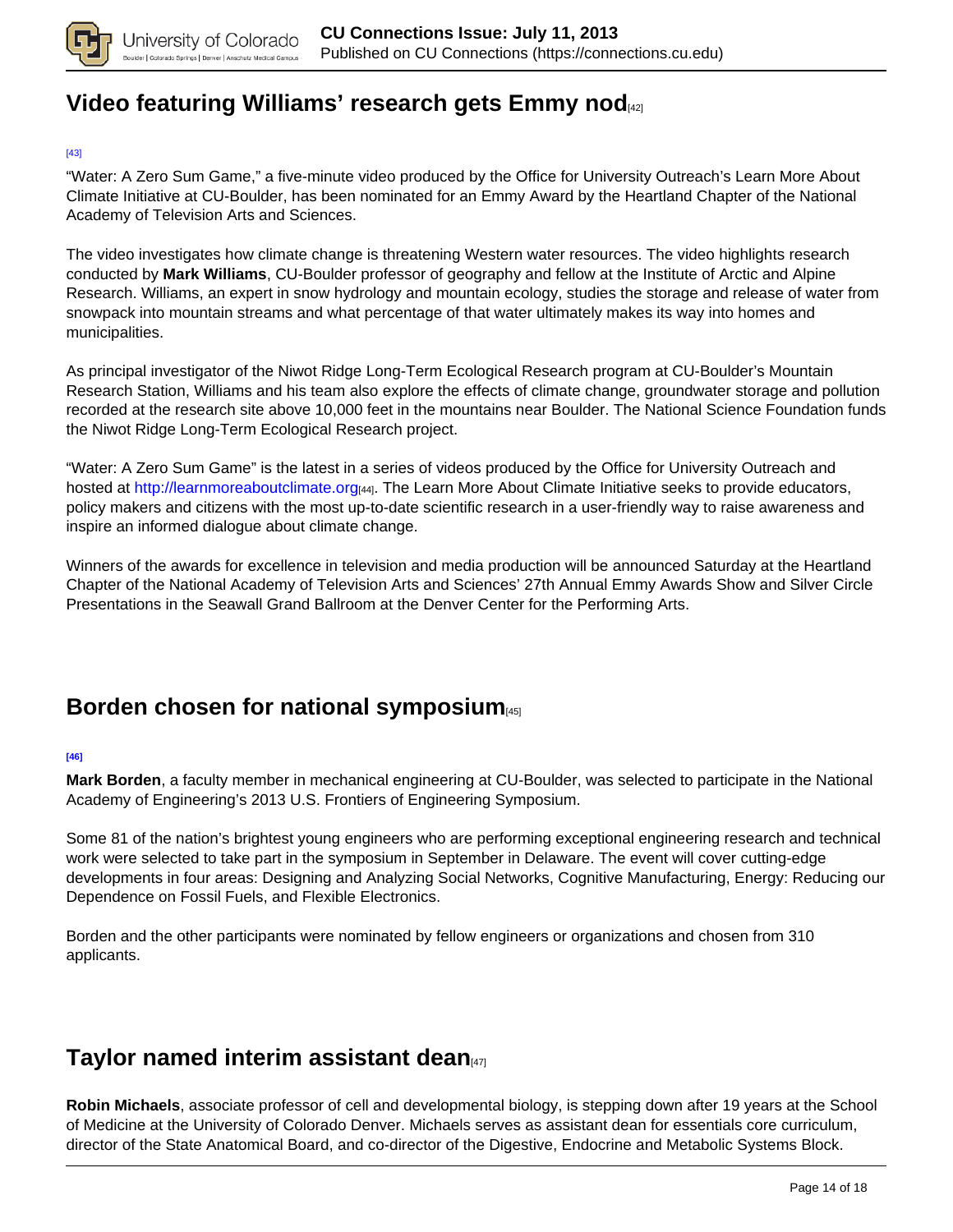

Michaels has accepted a position as associate dean of student affairs and admissions at the University of Minnesota-Duluth and will focus on student success and well-being.

**Matt Taylor**, associate professor of cardiology and director of adult clinical genetics, has accepted the position of interim assistant dean for the essentials core curriculum.

## **Perkins contributes to mathematics book**[48]

**Katherine Perkins**, associate professor at CU-Boulder, as well as authors **Karina Hensberry**, **NoahPodolefsky**, **Ariel Paul**, and **Emily Moore**, have contributed a chapter to "Common Core Mathematics Standards and Implementing Digital Technologies," edited by Drew Polly (University of North Carolina at Charlotte).

"Common Core Mathematics Standards and Implementing Digital Technologies" provides a critical discussion of educational standards in mathematics and how communication technologies can support the implementation of common practices across state lines.

The chapter from the CU-Boulder authors focuses on the design and use of interactive simulations as a powerful tool for learning. Since 2002, the PhET Interactive Simulations project at the CU-Boulder has developed these tools to improving STEM (science, technology, engineering, and mathematics) teaching and learning.

The book is part of IGI Global's Advances in Educational Technologies and Instructional Design (AETID) Book Series.

## **White to hold board presidency**

**Malaika White**, CU Denver College of Nursing human resources manager, will become president of the Exempt Professional Assembly Board for the 2013-14 academic year. Seven new officers were elected. White was already on the board, having served as president elect during 2012-13.

The new vice president/president elect is **Tamika Coleman**, School of Medicine-Surgery, academic affairs and human resources coordinator. Also elected were: **Rachael Thompson**, communication coordinator; **David Clute**, Anschutz Medical Campus, at-large member; **Grant Chambers**, Anschutz, at-large member; **Erica Eyer**, Anschutz, at-large member; **Brooke Fitzpatrick**, Downtown Denver campus, at-large member; and **Joyce Cheatham**, Denver, at-large member.

**Danny Felipe-Morales**, board president in 2012-13, remains on the board as past president. Also remaining on the board in the same roles are: **Nicole Ganley**, secretary; **Carissa Smith**, treasurer; and **Larry Armenta**, DDC, at-large member.

The EPA Board will transition officers into their new roles during a retreat in mid-July.

## **Dropping names …**[50]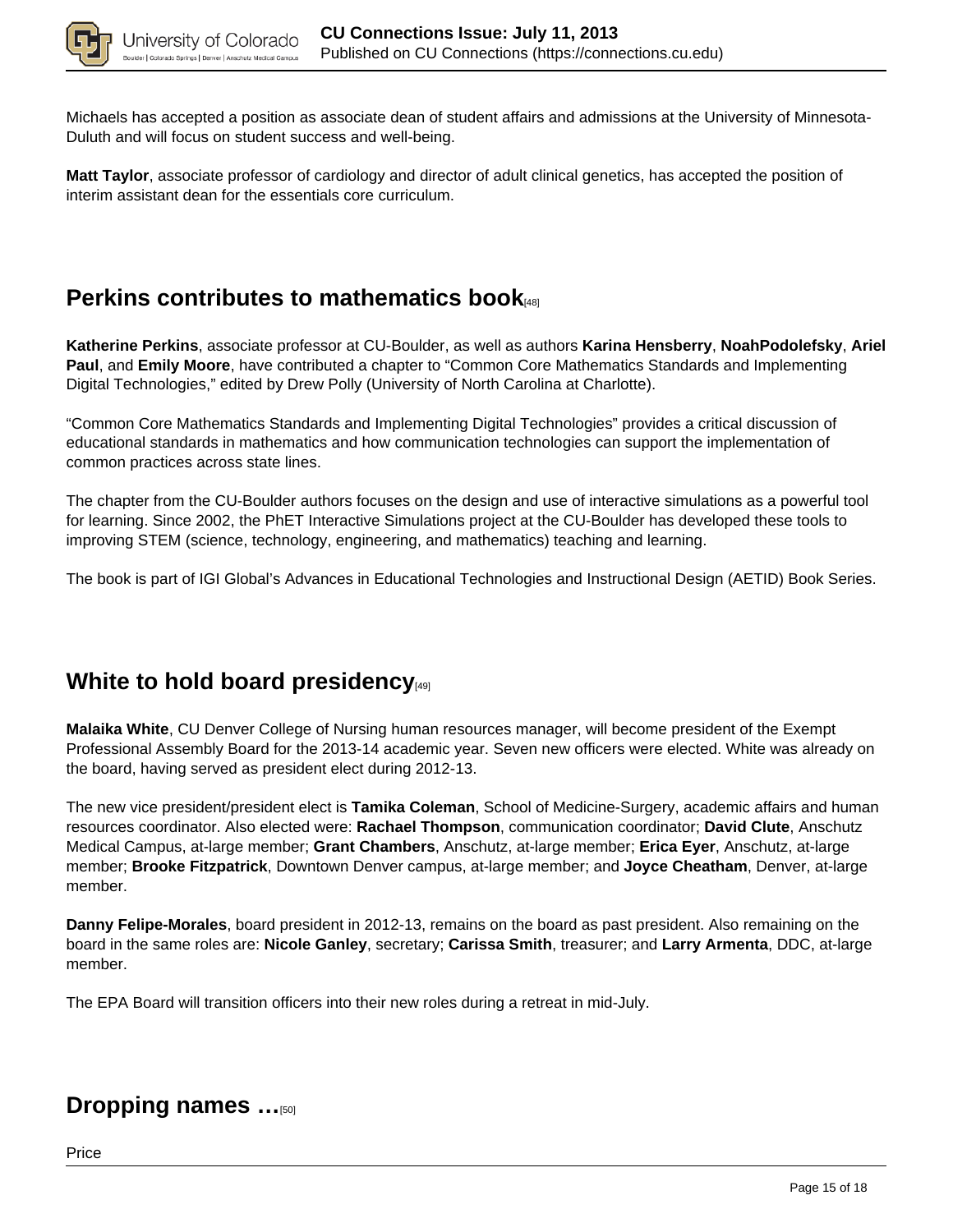

Members of the College of Architecture and Planning at CU Denver were involved in the 2013 American Institute of Architects(AIA) National Convention and Design Exposition in Denver June 20-22. **JuleeHerdt**, professor of architecture,co-hosted Southern California Institute of Architecture's alumni event; **Ann Komara**,associate professor and Chair of Landscape Architecture, spoke at the University of Virginia alumni event. **Taisto Mäkelä**, associate professor and Chair of Architecture, led a tour titled "Coffee and Clyfford: A Walking Tour of Notable Architecture in the Golden Triangle Arts District." **Jody Beck**, assistant professor of landscape architecture, gave apanel presentation on affordable housing in Denver. … School of Medicine's **Christine Fisher**, assistant professor, Department of Radiation Oncology, has been appointed to the Colorado Breast and Cervical Cancer Screening Program Advisory Board. The seven-member board recommends guidelines for the services of the state's Women's Wellness Connection program, which provides cancer screening to eligible women at more than 130 sites statewide. …**Connie Savor Price**, associate professor of medicine, School of Medicine, and chief of the Division of Infectious Diseases at Denver Health Medical Center, is co-author of an article about the Middle East Respiratory Syndrome -- Coronavirus -- published last week in the New England Journal of Medicine. She was on a team of experts that traveled to Saudi Arabia in May to investigate the outbreak, which had caused the death of 11 of the 23 people infected. Saudi officials have since placed the death toll at 25 with another 40 infected.

# **Legislative recap offered at Advocates' Lunch and Learn event**[52]

#### [53]

Registration is open for the next CU Advocates Lunch and Learn program, a recap of CU's legislative activity during the 2013 General Assembly and a look ahead to next year.

Sponsored by the CU Advocates program in the Office of the President, the presentation will be led by Tanya Kelly-Bowry, CU vice president of government relations.

### Attendees can learn about:

Status of bills affecting CU and higher education How much the state invested in higher education and CU's share Funding projections for higher education CU advocacy success 2014 legislative session preview The event is set for 11:30 a.m. to 1 p.m. Aug. 15 at the CU Denver Business School, 1475 Lawrence St., Classroom 3100.

Lunch is included at the free event, though registration is required. To register and for more information, click here,[53] or contact Michele McKinney, 303-860-5622, michele.mckinney@cu.edu[54].

## Securing your mobile devices<sub>[55]</sub>

#### [56]

Mobile devices such as smartphones have become one of the primary ways people communicate and interact with the Internet. You can instantly talk to or message anyone else around the world. In addition, you can now carry the power of a computer in your pocket. However, with all these new capabilities come many risks to your personal information as well as university information, if you use your mobile devices to access university information (which also includes your CU email).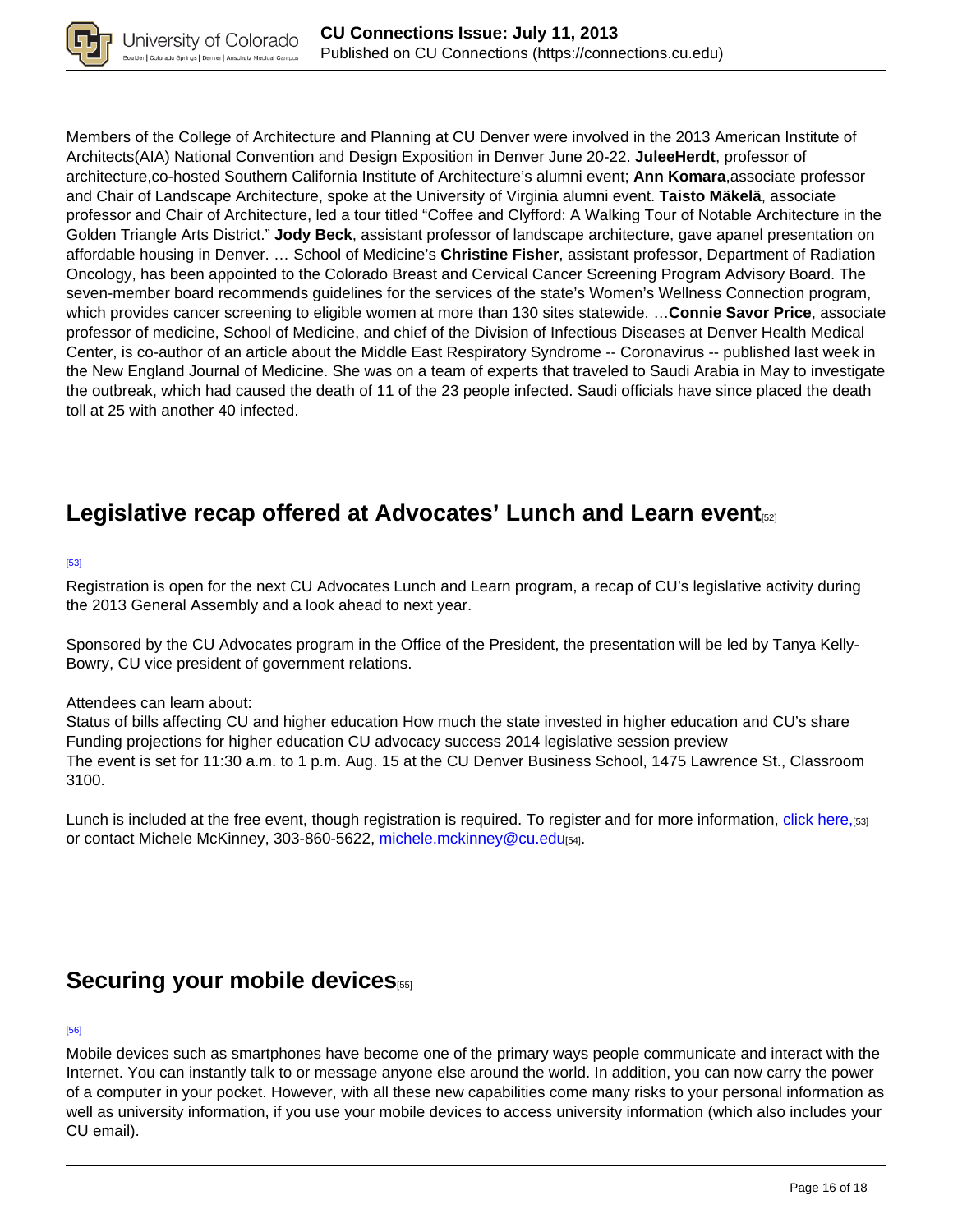

For more information on how to secure your mobile devices, see the July 2013 Office of Information Security Cyber Security newsletter at https://www.cu.edu/content/oismonthlycybersecuritynewsletter[57].

You can also find useful guidelines on securing personally owned mobile devices here: https://www.cu.edu/content/policies-and-procedures[58].

#### **Links**

- [1] https://connections.cu.edu/stories/university-looks-make-most-research-and-discovery
- [2] https://connections.cu.edu/stories/five-questions-wendy-guild
- [3] https://connections.cu.edu/file/5q-guildpng
- [4] https://connections.cu.edu/stories/regents-re-elect-carrigan-chair-sharkey-vice-chair
- [5] https://connections.cu.edu/file/reg-carriganpng
- [6] https://connections.cu.edu/news/regents-fail-to-choose-new-chair
- [7] https://connections.cu.edu/stories/tallman-promoted-interim-leader-tech-transfer
- [8] https://connections.cu.edu/news/tallman-promoted-to-interim-leader-of-tech-transfer/tallman
- [9] https://connections.cu.edu/people/smerdon-named-interim-avp-for-tech-transfer
- [10] https://connections.cu.edu/news/ttos-allen-departing-after-decade-at-helm
- [11] https://www.cu.edu/techtransfer/
- [12] https://connections.cu.edu/stories/business-school-highlighted-during-global-cities-initiative
- [13] https://connections.cu.edu/sites/default/files/wp-content/uploads/2013/07/campus-story\_denver-mayor.png
- [14] http://www.brookings.edu/about/projects/global-cities
- [15] http://www.ucdenver.edu/academics/colleges/business/about/Centers/commodities/Pages/center-for-commodities.aspx
- [16] http://www.ucdenver.edu/academics/colleges/business/Pages/business-school.aspx
- [17] http://www.amnh.org/exhibitions/current-exhibitions/our-global-kitchen-food-nature-culture
- [18] http://www.jpmorganchase.com/corporate/Home/home.htm
- [19] https://connections.cu.edu/sites/default/files/wp-content/uploads/2013/07/campus-story\_denver-dean.png
- [20] https://connections.cu.edu/stories/prominent-religious-leader-discuss-separation-church-and-state
- [21] https://connections.cu.edu/sites/default/files/wp-content/uploads/2013/07/campus-story\_uccs.png
- [22] mailto:renee.establish\_au\_co@q.com
- [23] mailto:jscholes@uccs.edu
- [24] http://www.uccs.edu/rdpl
- [25] https://connections.cu.edu/stories/cu-study-shows-how-early-earth-kept-warm-enough-support-life
- [26] https://connections.cu.edu/sites/default/files/wp-content/uploads/2013/07/campus-story\_boulder.png
- [27] https://connections.cu.edu/stories/abc%E2%80%99s-%E2%80%98extreme-weight-loss%E2%80%99-comes-anschutz-health-and-wellness-

center

- [28] https://connections.cu.edu/sites/default/files/wp-content/uploads/2013/07/campus-story\_amc.png
- [29] http://beta.abc.go.com/shows/extreme-weight-loss
- [30] http://www.anschutzwellness.com/wellness-services/weight-management
- [31] https://connections.cu.edu/people/abdalati-named-new-director-cires
- [32] https://connections.cu.edu/sites/default/files/wp-content/uploads/2013/07/people\_abdalati.png
- [33] https://connections.cu.edu/people/austin-named-interim-dean-college-music
- [34] https://connections.cu.edu/sites/default/files/wp-content/uploads/2013/07/people\_austin.png
- [35] https://connections.cu.edu/people/shockley-zalabak-receives-range-riders%E2%80%99-silver-spur-award
- [36] https://connections.cu.edu/sites/default/files/wp-content/uploads/2013/07/people\_shockley.png
- [37] https://connections.cu.edu/people/peterson-receives-grant-violence-prevention
- [38] https://connections.cu.edu/sites/default/files/wp-content/uploads/2013/07/people\_peterson.png
- [39] http://www.apna.org/i4a/pages/index.cfm?pageid=3741
- [40] https://connections.cu.edu/people/trujillo-named-regional-coach-year
- [41] https://connections.cu.edu/sites/default/files/wp-content/uploads/2013/07/people\_trujillo.png
- [42] https://connections.cu.edu/people/video-featuring-williams%E2%80%99-research-gets-emmy-nod
- [43] https://connections.cu.edu/sites/default/files/wp-content/uploads/2013/07/people\_williams.png
- [44] http://learnmoreaboutclimate.org
- [45] https://connections.cu.edu/people/borden-chosen-national-symposium
- [46] https://connections.cu.edu/sites/default/files/wp-content/uploads/2013/07/people\_borden1.png
- [47] https://connections.cu.edu/people/taylor-named-interim-assistant-dean
- [48] https://connections.cu.edu/people/perkins-contributes-mathematics-book
- [49] https://connections.cu.edu/people/white-hold-board-presidency
- [50] https://connections.cu.edu/people/dropping-names-155
- [51] https://connections.cu.edu/sites/default/files/wp-content/uploads/2013/07/people\_price.png
- [52] https://connections.cu.edu/stories/legislative-recap-offered-advocates%E2%80%99-lunch-and-learn-event
- [53] https://www.cusys.edu/cuadvocates/2013\_08-15\_lunch-n-learn-leg-summary.html